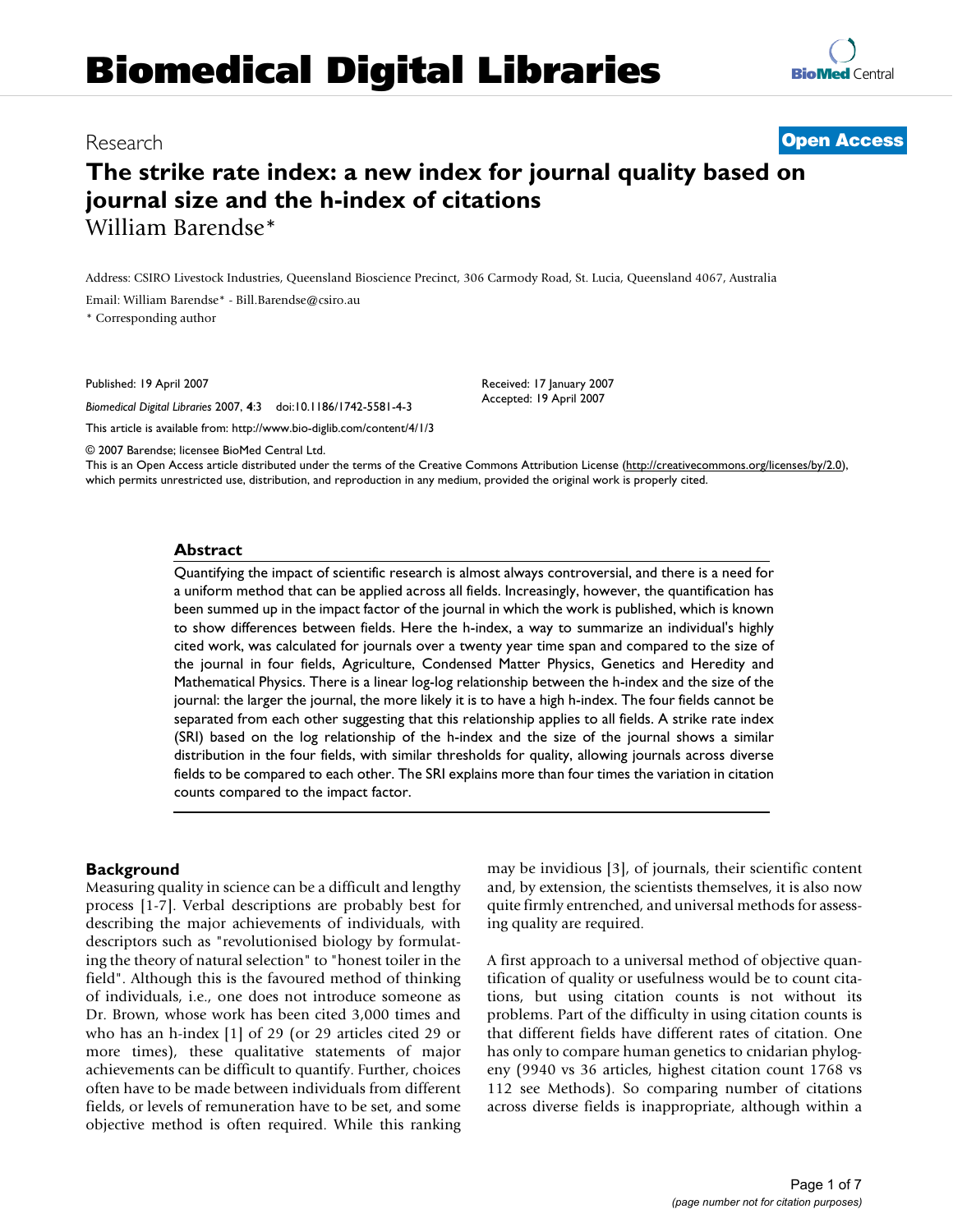narrow field it may be the best way to quantify the impact of an article [2].

The impact factor of the journal suffers from the same limitation, that of differences in citation rate between fields, and although the data are normalised against the total number of citations that the journal receives, there are large differences in median impact factor between fields [8]. Many scientists and administrators use the impact factor to gauge scientific worth, or where to send their next manuscript [9], even if it is a poorer measure of quality of the individual article than the citation count [2,8], because impact factor is seen as a reliable guide to the performance of a journal within a particular field. Nevertheless, impact factor is a poorer measure of quality of the individual article compared to the citation count because most articles receive fewer citations per year than the impact factor of the journal they appear in [8,9], and there is usually a gap between a mean value and values contributing to that mean, so impact factor is always a crude replacement for the citation count of the individual article. Furthermore, a substantial amount of science can be published in several fields, and where the impact factor differs substantially between those fields, the impact factor by itself will not be a reliable indicator of the relative quality of two journals.

Although impact factor is a poorer predictor of quality of the individual article than citation count, impact factor, like any other index, has the advantage over citation count because one has to wait a few years for the overall citation count of an article to accumulate, and in the mean time it would be useful to know whether the journal has a reputation for quality. This is the advantage of an index, but indices should be comparable across fields. Although, the impact factor of the journal should not be used to compare journals in different fields [9], this need for comparability between fields has arisen through the setting of universal thresholds for acceptable impact factors for journals. This will clearly favour some fields, and may distort the editorial policies of some journals.

As one approach to a more universal or unbiased approach to ranking journals, I examined the h-index and journal size to derive a strike rate index for ranking journal quality. The h-index has recently been proposed [1,10] as an alternative method for the ranking of the output of a scientist, and is defined as the lowest rank of an article that has the same or more citations as its rank irrespective of what it is or where it is published. The characteristics of the h-index have been examined in depth [11,12] and it has been proposed as an index for journals [6,7]. However, journals vary greatly in size, so to apply it to journals one would need to take into account the very large differences that occur between publications, from quarterlies

with irregular deadlines to weeklies with more than a dozen articles per issue. Publication sizes can range over 4 orders of magnitude; the h-index was formulated for scientists where productivity has a range of an order of magnitude and so differences in productivity may therefore be ignored in that context. Therefore a raw h-index could be expected to favour publications with a greater volume of articles and should be normalised in some way if it is to be used in a universal measure of journal quality. The characteristics of a strike rate index based on journal size and the h-index of the journal were examined, and it was applied to the citation counts in a narrow field of genetics to determine whether it was a better predictor of quality than impact factor.

### **Methods**

To calculate the h-index the articles to be compared are ranked in descending order of number of citations and *h* is the lowest rank for which an item has the same or more citations as its rank. An  $h = 100$  means that there are 100 articles with 100 or more citations – if the 100th ranked item has 105 citations but the 101st has fewer than 101 citations then  $h = 100$ . All journals in Agriculture (AG), Condensed Matter Physics (CMP), Genetics and Heredity (GH) and Mathematical Physics (MP) were considered. These fields were chosen since they provide a four-way comparison, i.e., a field with low citations to that with high citations, and biological sciences compared to physical sciences. To obtain the h-index for a journal, the citation count for all its articles were obtained from ISI Web of Science in June 2006 for the period 1986 – 2006. The journal name was inserted into the General Search tool, which then returned all the articles for that journal. These were then sorted by number of citations and the h-index obtained by inspection. The search tool also gives the total number of items returned by the search, which is N. Journals sometimes change names, and all name changes were followed up and the new and old were combined together.

After analysis of the distribution of h vs N for these journals, the strike rate index (SRI) was formulated as 10log*h*/ logN – multiplying by 10 gives an index between 0 and 10. The SRI need not be calculated on a 20 year time scale, it can be calculated for any arbitrary period, and rolling estimates may be a useful tool to evaluate changes in SRI; however, the shorter the period the more likely it is that the SRI will be biased towards articles of immediate attractiveness, and a shorter period would be expected to change any empirical thresholds for quality.

In this study, the citation count (CC) of articles in a narrow discipline are compared to the IF and SRI of the journals they appeared in. To make the comparisons accurate, CC for quantitative trait loci in *Bos taurus* (Cattle QTL),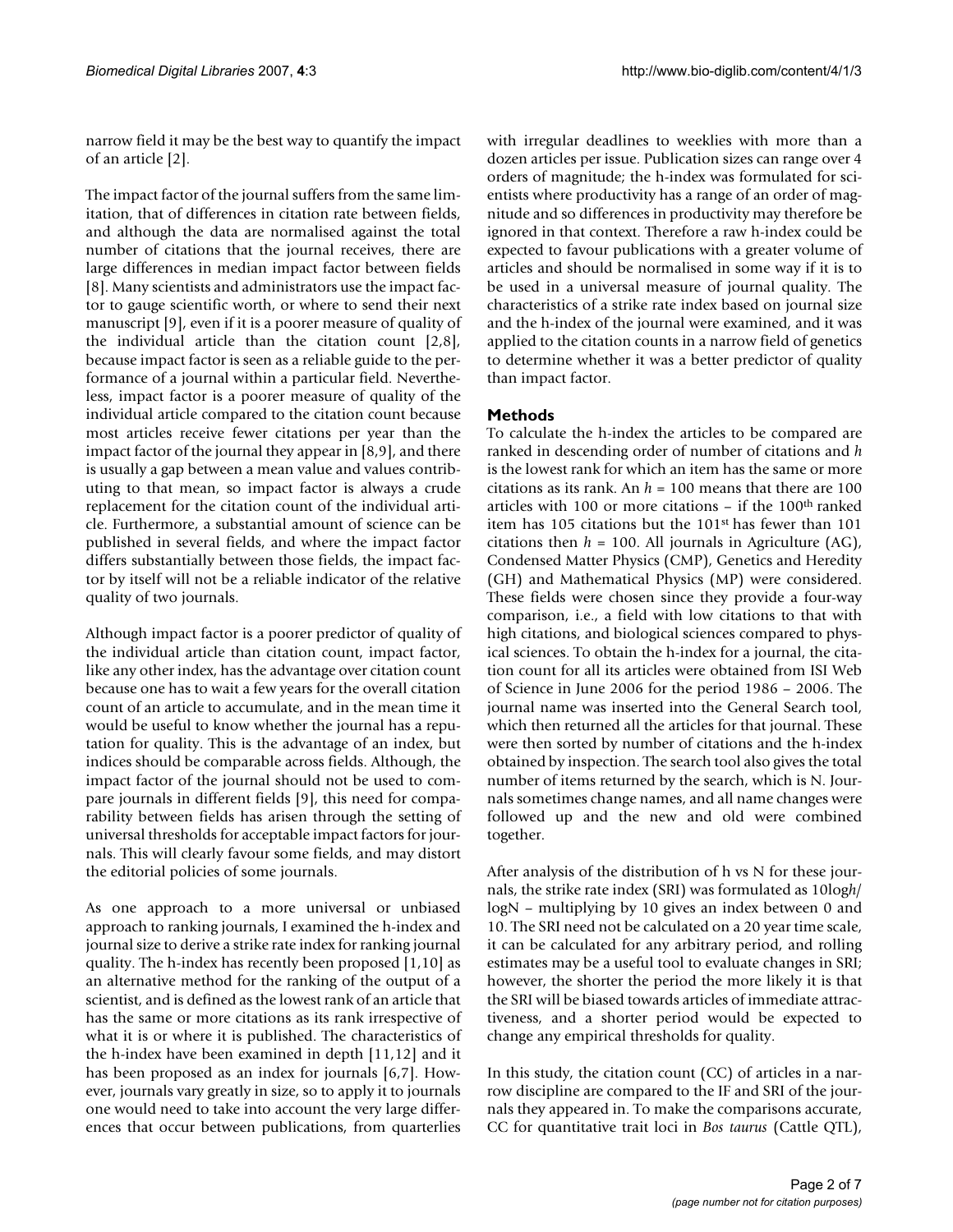were examined. This was done to ensure that differences would be due to the qualities of the individual papers and the journals they occurred in rather than to any differences in popularity of the subject matter. Cattle QTL can be published in multidisciplinary (MD), GH and AG journals, which have very different impact factors (IF) [8].

The citations for Cattle QTL studies were counted in April 2006 using ISI Web of Science. Journals were classified as in the Journal Citation Reports into AG, GH or MD. For those journals that were listed under AG and GH, they were treated as GH. All citations were counted for articles published in 2003 and 2004, these years were chosen because that is what the 2005 impact factors would have been based on. Mean numbers of citations were compared using a one way analysis of variance with the P value obtained using 10000 permutations. Regressions were performed using the R statistical package [13]. Standard linear regressions of CC on IF or SRI were performed in a preliminary analysis. Due to the presence of at least one outlier – the outliers were different comparing SRI to CC and IF to CC – as determined using Cook's Distance [14] and the plot of the residuals against the quantiles of the standard normal, robust regressions were performed using the rlm tool of the MASS package in R [15] instead of removing the outliers. As CC, SRI and IF cannot have negative values, the intercept was constrained to be greater than or equal to zero.

To get a snapshot of citation in human genetics and cnidarian phylogeny, the two phrases were inserted into the TOPIC tool of the General Search of the ISI Web of Science on 16 March 2007. All articles were retrieved and then ranked by CC. The highest cited article that was actually about human genetics or addressed cnidarian phylogeny was determined. For human genetics this was the most cited article in the list, but for cnidarian phylogeny, this was the second most cited article, the first was about *C. elegans* molecular biology that happened to have the words cnidarian and phylogeny in the abstract.

#### **Results**

The h-index and N the total citable items were calculated for the 161 AG, 60 CMP, 124 GH, and 38 MP journals. The h-index and N show a linear relationship in a double logarithm plot (Figure 1), that is, the more a journal publishes the more likely it is to have highly cited works and a high h-index. The slope of this relationship was 0.57 and the R2 was 55%. Journals from the four different fields cannot be separated into clusters in this plot. Journals with a high h-index for their size represent those with a higher than average track record for publishing articles that are well cited.



#### Figure 1



To illustrate the relationship between h-index, IF and N, the maximum h-indices for a GH and an AG journal were 295 and 100 respectively, with many AG journals having a higher h-index than GH journals – only 17 of the 124 GH journals had  $h \ge 100$ . Moreover, when an AG journal was matched to its nearest GH journal for both *h* and N, the GH journal had a higher impact factor. For example, the pair of the *Australian Journal of Agricultural Research* and *Animal Genetics* had almost identical *h* and N (44 & 2549 compared to 44 & 2429) but the IF were 0.993 and 2.437 respectively.

To determine if there were any features of the SRI that might be common to all fields, the SRI for journals from all fields were ranked on one scale from 1 to 383 and plotted in ascending order (Figure 2). When all the journals are plotted on the one axis (Figure 2 combined) it is obvious that the graph has flat shoulders, or a bend at SRI  $\sim$  4 and at SRI  $\sim$  6, with most journals having an SRI between 3.0 and 7.0. Because this is a graph of ranks, it means that there are relatively few journals with SRI < 4 or SRI > 6. To determine whether the form of the graph was the same in all 4 fields, the SRI of each journal was separated into its field but was still plotted against its overall rank across all fields (Figures 2 Agriculture – Genetics). This allows the relative position of each journal to be seen clearly both within and across fields, as well as any consistent differences between fields. In all fields, most journals occurred between SRI  $\sim$  4 and SRI  $\sim$  6. A similar shape of the graph is seen in each field, although smaller fields show sparser plots. GH seems to have slightly more journals with SRI between 5 and 6, as can be seen in the density of the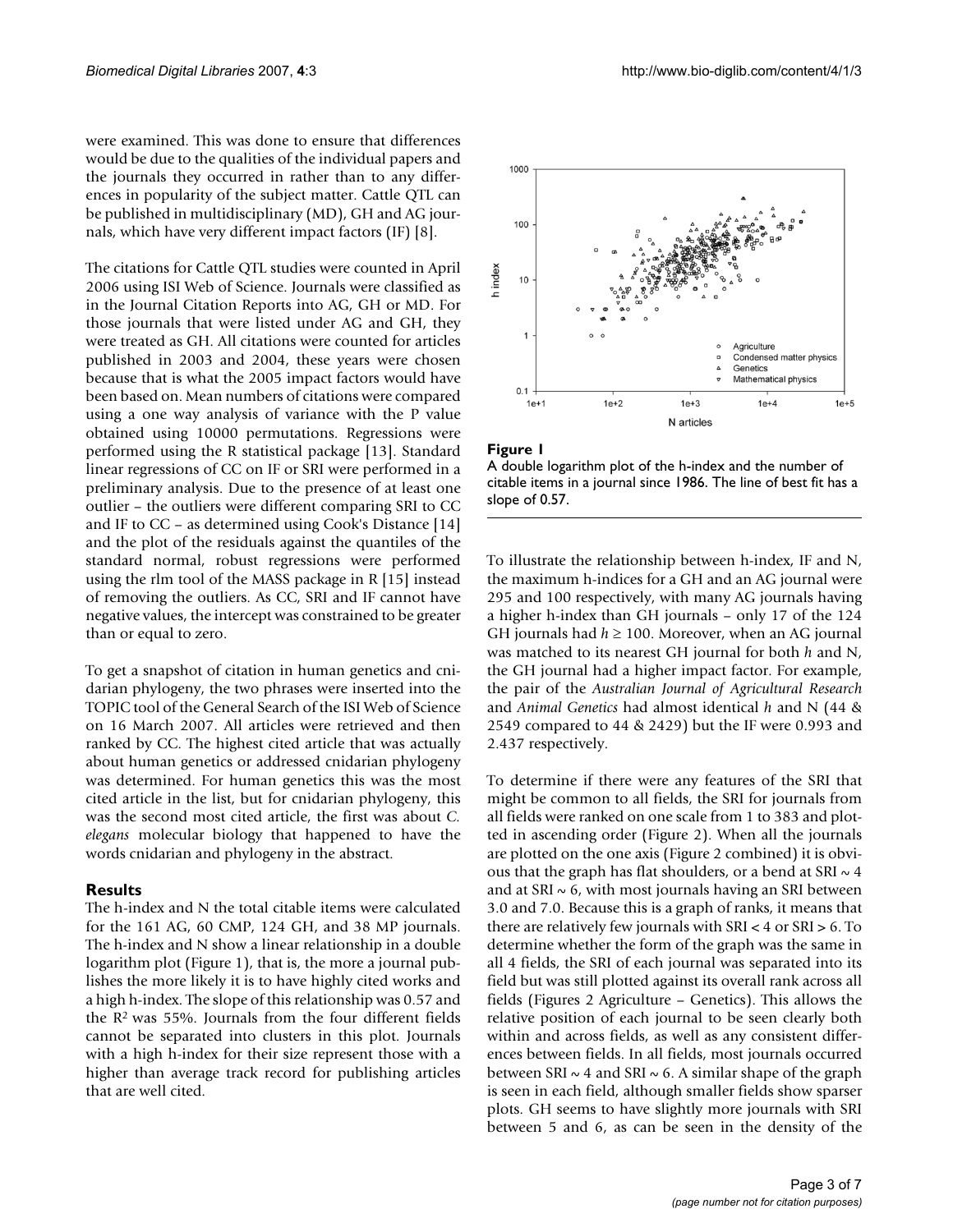

Genetics graph compared to the others. In contrast to the similarity between maximum and minimum SRI values in the different fields, the maximum IF in AG, CMP, GH and MP was 3.063, 17.857, 25.797 and 3.584 respectively.

The four fields showed similar median values for SRI but not similar medians for IF. Journals for AG, CMP, GH and MP showed medians of 4.4, 4.6, 5.1 and 4.5 respectively. This compares to median impact factors for these fields of 0.57, 0.97, 2.68 and 1.10 [8], a five fold range. There were more AG journals below 4, although the highest percentage was in MP (34%), and more GH journals above 6, although the two highest journals were review journals in CMP.

Most of the journals with  $SRI \geq 6.0$  were review journals (14 out of 20), most of which were in GH ( $n = 8$ ). Most of the journals with SRI  $\leq$  4.0 were regional or published infrequently. Agriculture has, understandably, more regional journals than the other fields in both absolute numbers (41/161) and in percent, and has the largest

number but not percent of journals with SRI below 4 – one should not generalise here since some of the best AG journals also have a country name in their title.

The SRI is not particularly biased against young journals in fast growing fields. *Genome Biology*, an Open, web based journal, is a case in point, 2005 is the first year it received an IF (9.712) and it has an SRI already of 5.34. While this is not yet up to that of *Genome Research* (IF 10.139, SRI 6.05), the journal is now in its 8th volume. BMC *Genomics* is the highest of the other Open GH journals, with IF 4.092 and SRI 4.75, which compares to *Genomics* with IF 3.181 and SRI 5.45. While *BMC Genomics* has the higher impact factor it does not yet have the track record of *Genomics* of publishing highly cited articles.

Once the SRI is above approximately 4.5, the IF shows little relationship to the SRI (Figure 3) or the record of the journal for publishing highly cited work. Journals with very similar SRI will show markedly different IF. Journals in GH or CMP with very high IF did not show correspond-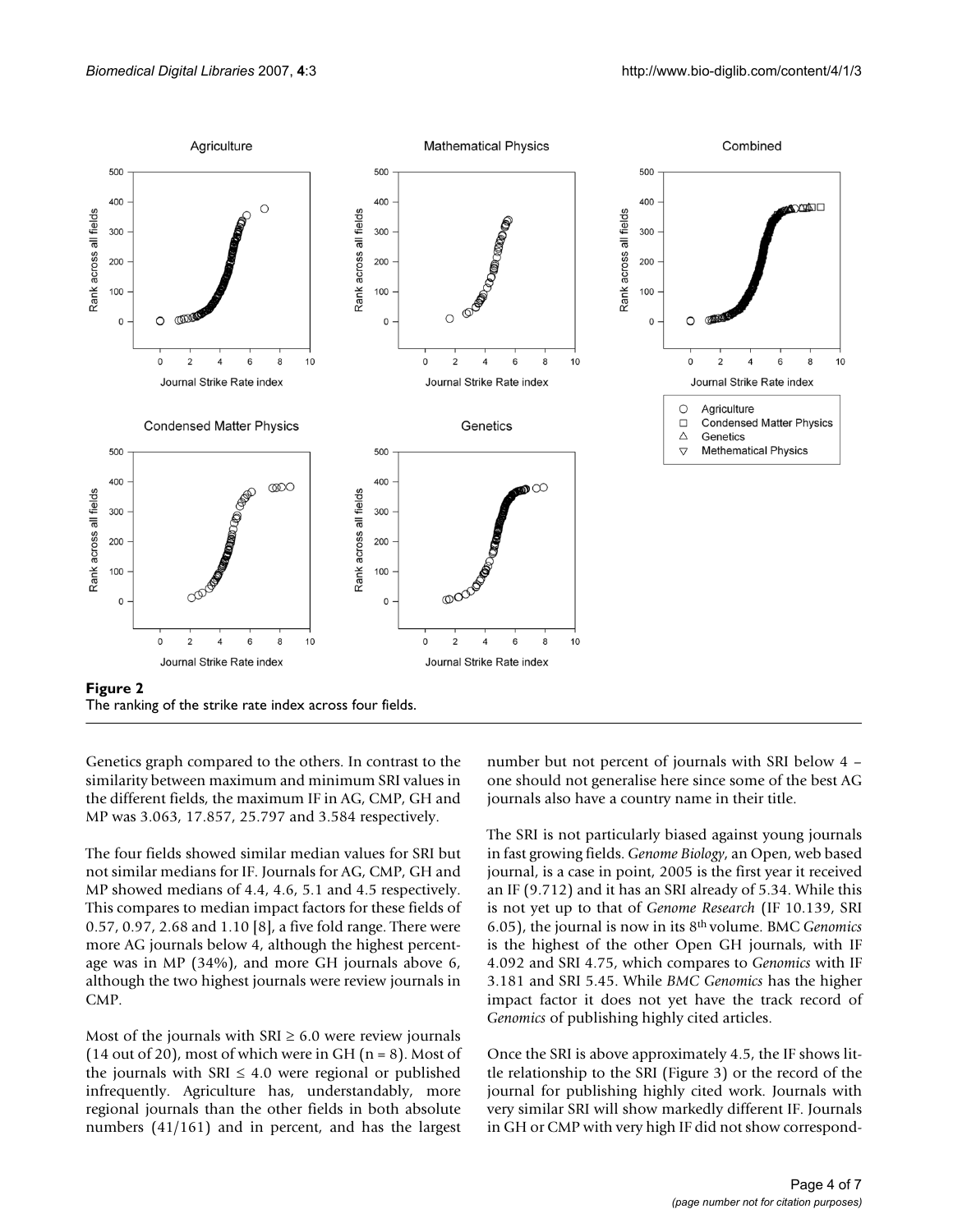

Figure 3 The relationship between strike rate index and impact factor across four fields.

ingly higher SRI either to other journals in GH or CMP respectively, or to journals in AG or MP. Apart from those journals with high IF in these two fields, the plot of SRI by IF shows no differentiation between fields.

SRI explained a greater percentage of the variance in CC in cattle QTL studies than IF and, unlike IF, showed a significant slope of increasing CC with increasing SRI. There were a total of 375 citations to cattle QTL studies for 58 articles published in 2003 and 2004. The plot of CC versus IF is shown in Figure 4a. The slope of the robust regression of CC on IF was 0.34 (s.e. 0.30, t = 1.13 n.s.), and the model explained a non-significant 1.7% of the variance. Of these articles, 37 had between 0 and 5 citations and of these, eight had 0 or 1 citations. When grouped into journal type, the mean CC were significantly different. For citations for cattle QTL work published in 2003 and 2004, the mean CC for AG was 7.67 ( $N = 27$ , s.e.m. = 1.42), for GH was 4.79 ( $N = 28$ , s.e.m. = 0.99) and for MD was 11.33 ( $N = 3$ , s.e.m. = 4.26). These differences are significant with  $F = 2.3$ ,  $P < 0.05$ . The CC for cattle QTL papers showed a strong trend when plotted against SRI (Figure 4b). The slope of the robust regression of CC on SRI was 1.09 (s.e. 0.12, t = 8.80 P < 0.001) and the model explained a significant 6.9% of the variance ( $P < 0.05$ ). The SRI explained at least 4 times as much of the variation in CC compared to the nominal variation explained by IF.

#### **Discussion**

The strike rate index showed some useful characteristics for a metric of journal quality that can be applied in any field of study. Firstly, the median values of the strike rate index of the fields tested in this study are very similar,

while the median impact factors were 5 times larger in some comparisons. Secondly, extreme values were similar in the different fields, with most fields showing few journals below 4 or above 6; the highest impact factor in a field differs by 8 fold over the same fields, from IF = 3.063 to IF =  $25.797$ . An SRI = 4.0 could be a lower limit for quality while that of SRI = 6.0 would correspond to extremely high quality or to review journals, the latter of which usually attract large numbers of citations. Indeed, it is of interest to see the strike rate index pick out review journals as a group. Nevertheless, it should be remembered that these thresholds are empirical and are based on a strike rate index calculated over 20 years. Shortening the number of years in the index would be expected to shift these thresholds. Thirdly, a linear double log relationship means that increases in the strike rate index should represent a linear quality scale.

The slope of the relationship between h-index and journal size shows that a journal should not increase its size just to increase the h-index, because the slope is less than 1. This means that the h-index does not increase as fast as the journal size, making it more difficult for extremely large journals to have a strike rate above 6, unless their editorial policies are highly selective. One example of a highly selective large journal is *Science*, with an SRI = 6.01. Journals may be better off improving quality first before increasing their size. Indeed, it appears that a journal should not be too young, too thin or hide itself away, but it should be fussy.

Not surprisingly, there were journals from Agriculture with low impact factor that contained articles with higher citation counts than journals from Genetics and Heredity with several times higher impact factor, although once the strike rate index was used, the citation counts were explainable, since these were well cited articles that appeared in highly ranked Agricultural journals such as the *Journal of Dairy Science* and the *Journal of Animal Science*. The strike rate index appeared to be more responsive to the rank or reputation of the journal in the field, which is often determined by the record of the journal in publishing highly cited articles.

The strike rate index and impact factor together provide a complementary analysis. High impact factors indicate journals that publish results that are highly relevant to a wide audience, at least in the short term, and may indicate those journals that do not publish work the editor thinks will be uncited in the first 2–3 years. The strike rate index identifies journals that maintain standards of content over the long term, irrespective of how those works may at first perform. A journal with a low impact factor but a high strike rate index would be one that put quality over immediate attractiveness, or was in a small field. One that had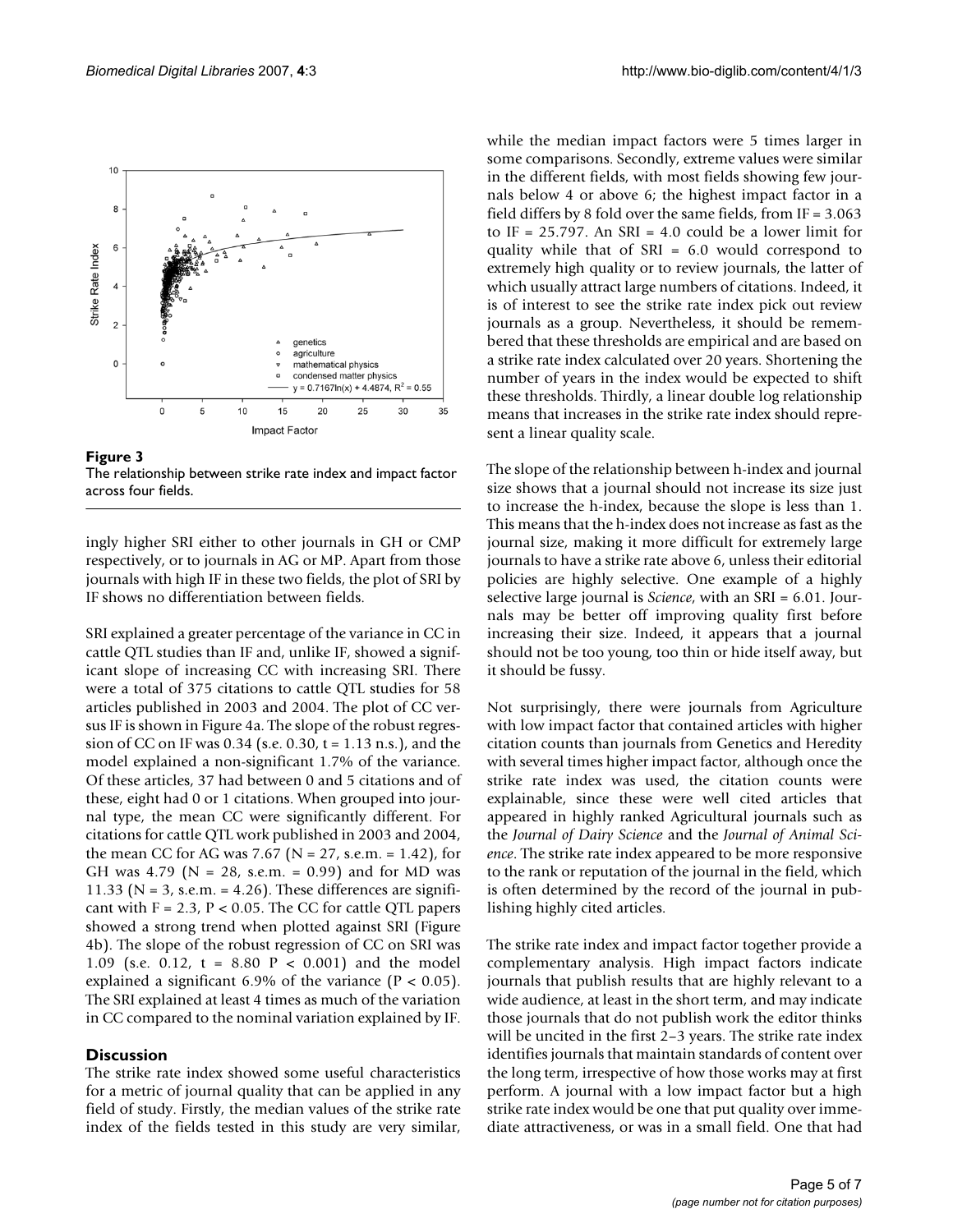

#### The relationship of citations for cattle QTL articles publis index of the journals in **Figure 4** which they were published hed in 2003–4 against (a) the impact factor and (b) the strike rate

The relationship of citations for cattle QTL articles published in 2003–4 against (a) the impact factor and (b) the strike rate index of the journals in which they were published.

a high impact factor but an average strike rate index would be a journal that published work of immediate attractiveness but not long-term importance, or one that had an uneven or inconsistent policy of accepting manuscripts, or, perhaps, one that was a second tier journal in a very active field.

The strike rate index appears to identify journals that are superior in their field and to allow different fields to be compared without recourse to additional data. A good way to select journals is to rank them within a narrow field on impact factor, then ask how difficult is it to get published in that journal, how respected is the editor and their staff, who else publishes in that journal, and how long does it take to get published. All of that is valid, but once the impact factor is reified into a universal measure of journal ranking, those other aspects are apt to be forgotten. When organizations or governments set universal thresholds based on the impact factor, it can be hard for individual scientists to argue against them. The strike rate index helps to address the gap in knowledge of the metadata associated with the publishing of science, by looking at the long term record of a journal in publishing highly cited material relative to the number of articles published.

#### **Abbreviations**

AG Agriculture

CC Citation Counts or number of citations an article receives over its lifetime

CMP Condensed Matter Physics

GH Genetics and Heredity

h-index for items ranked in descending order of occurrence, it is the lowest rank of an item with the same or larger number of occurrences as its rank, so an *h* = 29 means the 29th ranked article has 29 or more citations

IF impact factor, number of citations a journal receives for articles published in the previous two years, divided by a subset of the number of articles published in the previous two years; editorial and other brief notes are excluded from the denominator but not the numerator

MP Mathematical Physics

SRI strike rate index, measures the rate at which journals publish highly cited articles, calculated as 10log(h-index)/ logN where N is all citable material in the journal

#### **Appendix**

For a list of terms and explanations see Table 1